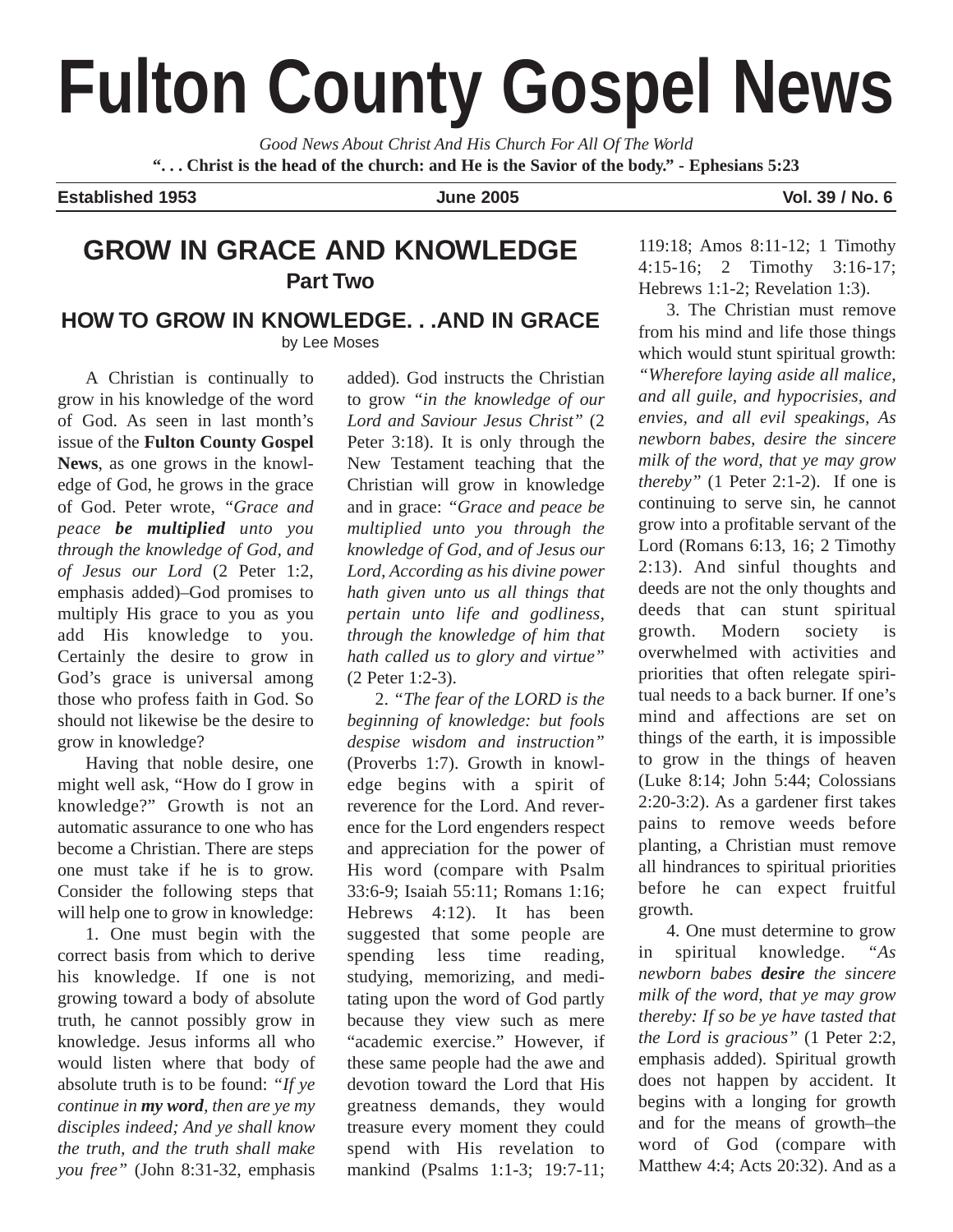#### **FULTON COUNTY GOSPEL NEWS** USPS Publication #211780

. . . is a Periodical publication issued monthly by the Church of Christ at Third and Bethel (P.O. Box 251), Mammoth Spring, AR 72554-0251. **POSTMASTER: Please mail all changes of address to the above address.**

**FCGN** is mailed free of charge to any who care to receive it. We will be happy to add any names to the regular mailing list. If you send in a name we must have a complete address, including number and street name, or R.R. or HCR number, plus box number, or a P.O. Box number and the **NINE DIGIT ZIP CODE**. This paper is supported by voluntary contributions for which we are grateful. Financial information will be furnished upon request. **Mail all address corrections or manuscripts to:**

#### **FULTON COUNTY GOSPEL NEWS** P.O. Box 251

Mammoth Spring, AR 72554

| Lee Moses $\dots\dots\dots\dots\dots\dots$ . EDITOR    |
|--------------------------------------------------------|
|                                                        |
| E-Mail $\ldots \ldots \ldots$ . cocfcgn@centurytel.net |
| Website www.fultoncountygospelnews.org                 |
| Hosted by TheBible.net                                 |

#### *continued from page 1*

newborn baby who has fed on his mother's milk continues to desire that milk, the Christian who feeds on God's word will continue to grow in his desire for that spiritual nourishment. The greater one's awareness of the Lord's grace, the greater one's desire will be to know more about Him and how to serve Him. As the psalmist proclaimed his desire for God's word, *"I opened my mouth, and panted: for I longed for thy commandments"* (Psalm 119:131). And this begins with an initial determination to devote oneself to growth through God's word.

5. One must commit himself to Christian living. *"In all thy ways acknowledge him, and he shall direct thy paths"* (Proverbs 3:6). There are a great many factors involved in living the Christian life, and each of these factors contributes to spiritual growth. These include assembling with other saints (Hebrews 10:24-25; 3:13; I Thessalonians 5:11), regularly participating in acceptable worship (Psalm 73:17; Acts 2:42), study of God's word (Acts 17:11- 12; Ephesians 3:3-4; 2 Timothy 2:15), a healthy prayer life (Psalm 55:17; Philippians 1:9; James 1:5- 6), serving others (Matthew 20:26- 27), personal evangelism (Ephesians 4:15-16), and progressively adding the "Christian graces" (2 Peter 1:5-8).

Every Christian has room and need for growth. There never comes a time when one can say, "I have completed my growth in the knowledge of God's word." To Christians who had already received grace and knowledge, Peter wrote, *"But grow in grace, and in the knowledge of our Lord and Saviour Jesus Christ"* (2 Peter 3:18). As the Christian grows in knowledge, so does he grow in the grace of God. By consistently applying the principles mentioned above, one can be certain to grow in knowledge–and in grace.

# **THE LEGACY OF TERRI SCHIAVO**

by Bob Spurlin

Why is it important for us to remember a deceased woman named Terri Schiavo? The media and news coverage before, during, and after the death of this woman has elevated the discourse about the gift of life. Schiavo suffered a heart attack more than fifteen years ago. This woman was not brain-dead or comatose, but breathed naturally on her own. She woke up to a state of minimal consciousness, and those visiting her on a regular basis saw her smile, laugh, cry, and understand simple instructions from medical personnel. Loving parents,

siblings, and friends caring for her on a daily basis saw a woman fighting for life while independent of mechanical breathing devices. Never has such a drama played out before the nation. Michael Schiavo, estranged husband and guardian, sought every legal means to have his wife's feeding tube removed using the courts to accomplish his purpose. One wonders how objective this fornicating husband could be while living with another woman and fathering two children. Florida Circuit Judge George Greer on March 18th issued an order that the feeding tube be disconnected from Mrs. Schiavo's body. The entire world would see the tragedy of a 41-year-old woman, who committed no crime, slowly, die of dehydration and starvation in the longest public execution in American history. The parents of Terri made twelve appeals going to the highest court of the land, yet their plea for the life of their daughter was denied. Thirteen days later this brave woman succumbed to a most cruel form of death.

This tragedy sends a bold and brutalizing signal by advocates of euthanasia. Many adhering to this philosophy would minimize the sick and infirm as they have become a nuisance to those that no longer want to bear the expense or time needed in providing such care. My wife and family for more than ten years have provided continuous care for this bedfast preacher. Although a feeding tube is not attached to my body, it never once occurred to me that my loved ones considered this act of kindness as a taxing exercise that should come to an abrupt end. It is comforting to know that a federal judge will not decide if my care will continue. The Schiavo case sets a legal precedent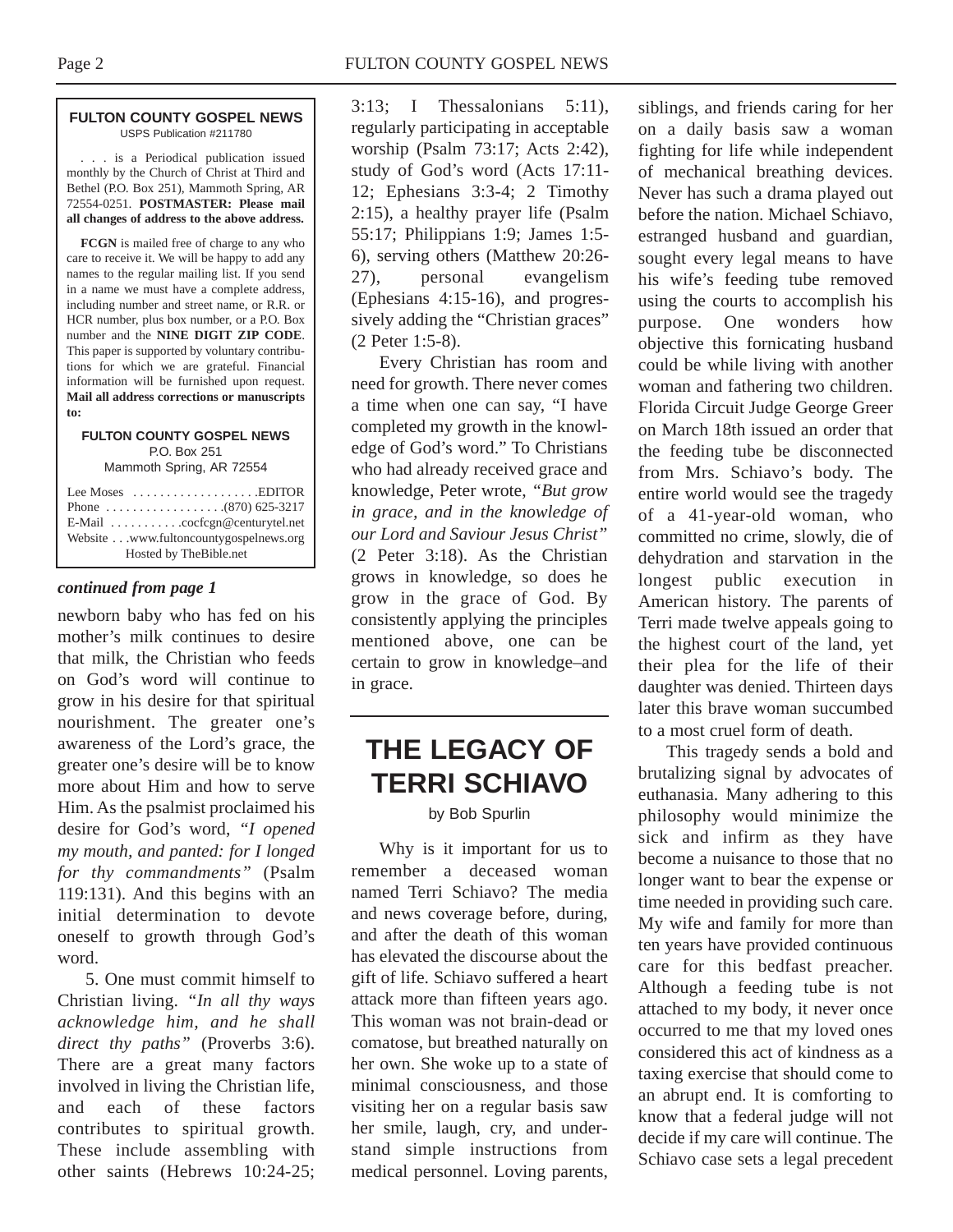for death by starvation, the cheapest form of execution, of any and everyone that is deemed "unfit"! Nazi Germany in the 1930's had the ambition of a superior race, eliminating the handicapped and physically disabled. This is a scary dilemma for our nation, providing long-term reverberations to be felt for years to come.

# **THE VALUE OF LIFE**

The gift of life is inherently valuable, as *"[God] breathed into [man's] nostrils the breath of life; and man became a living soul."* (Genesis 2:7). Human life has value within itself and we do not have the authority to cast it aside when it does not meet our standards. Who are we to boldly say, "He lives or she dies?" Taking one's life during biblical times became an acceptable means of escaping the difficulties and hardships of life. Jesus brought attention to the sacredness of life and preserving it as a wonderful gift from the Creator. The compassion of Jesus for people, the miracles he performed and his teachings illustrate the importance of life and its sacredness (Matthew 8:5-13; Luke 10:30-37). Judges or a collection of individuals do not have the power to set up arbitrary rules that others must meet to conform to their definitions of "quality" of life. Life is of value within itself and not for the conveniences it may or may not bring us. Jesus counseled his audience, *"Therefore I say unto you, Take no thought for your life, what ye shall eat, or what ye shall drink; nor yet for your body, what ye shall put on. Is not the life more than meat, and the body than raiment?"* (Matthew 6:25). Life has an intrinsic value. Regardless if a loved one is battling heart

disease, cancer, Alzheimer's disease or mental disability – does he not have the right to expect the best of care with dignity?

## **THE GIVER AND TAKER OF LIFE**

We were made in God's image (Genesis 1:26). The wise man said in Ecclesiastes 12:7, *"Then shall the dust return to the earth as it was: and the spirit shall return unto God who gave it."* God gave the spirit to man (Job 32:8; Genesis 2:7). It is His, and in the final analysis we should look upon it as a cherished gift. This is especially true for the Christian whose body is the temple of the Holy Spirit and we are not our own (1 Corinthians 6:19-20). This same principle applies when the apostle writes, *"For none of us liveth to himself, and no man dieth to himself . . . whether we live therefore, or die, we are the Lord's"* (Romans 14:7- 8). Let us bear in mind that God alone has the right in deciding when to give and when to take life. The apostle addressed the philosophers at Mars Hill stating that the Creator of all *"giveth to all life, and breath, and all things"* (Acts 17:25).

It is usurping God's authority for us to take another (innocent) human life. In the case of capital punishment, this is clearly authorized in passages like Genesis 9:6, Rom. 13:1-4. God is the one exercising the authority of life and death. When the state justly takes the life of the convicted murderer, it is really God who is taking that life through the agency of man's hand (i.e., the sword, Romans 13:4).

## **EUTHANASIA AND ASSISTED SUICIDE CONSTITUTE MURDER** Exodus 20:13 says, *"Thou shalt*

*not kill (murder)."* Exodus 21:12 says, *"He that smiteth a man, so that he die, shall be surely put to death."* The Schiavo case underscores the guilt of those that sat on the judicial bench with folded hands refusing to extend life for the weakest in society. It is becoming fashionable to assist or lend a hand in suicide cases. Dr. Jack Kevorkian, otherwise known as "Dr. Death," became infamous through assisting in acts of suicide. But, would not the principle of these passages condemn starving to death an innocent person who cannot feed herself? 1 John 3:17 warns, *"But whoso hath this world's goods and seeth his brother in need, and shutteth up his bowels of compassion from him, how dwelleth the love of God in him?"* What if my brother [wife] hath need to the point of starving to death, while I have the power to prevent it? Does the love of God dwell in me seeing that a need exists, I have the ability to furnish the need, and refuse to supply it in such a case? We often hear those endorsing euthanasia suggesting that death by starvation or dehydration is a peaceful and even euphoric way to go! What a warped sense of values is demonstrated discarding life in such a perverse way! (Isaiah 5:20).

"But, the judge and the adulterer Michael Schiavo did not kill her, but simply removed her feeding tube. Since the feeding tube is a life support system, and since she was not capable of feeding herself, they simply let her die a natural death. They did what is typically done all over America," we are told. However, the feeding tube is simply one aid for delivering sustenance and nutrition, both of which are the natural means for sustaining life. Using this logic,